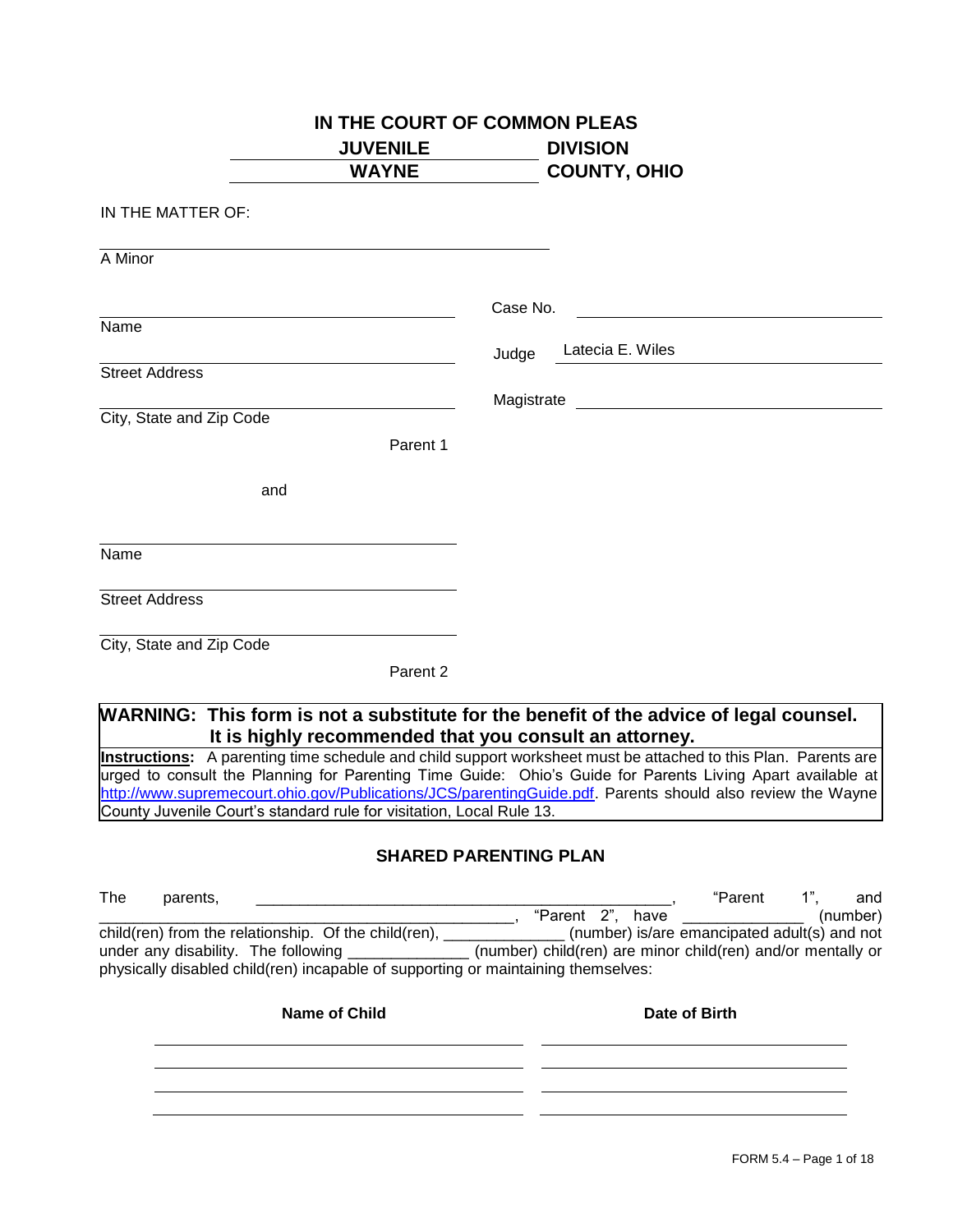The parents agree to the care, parenting, and control of their child(ren) as provided in this Shared Parenting Plan.

# **FIRST: PARENTS' RIGHTS**

Unless otherwise stated herein, the parents shall have:

- A. The right to participate in major decisions concerning the child(ren)'s health, social situation, morals, welfare, education, and economic environment.
- B. The right to reasonable telephone contact with the child(ren) when they are with the other parent.
- C. The right to participate in the selection of doctors, psychologists, psychiatrists, hospitals, and other health care providers for the child(ren).
- D. The right to authorize medical, surgical, hospital, dental, institutional, psychological, and psychiatric care for the child(ren) and obtain a second opinion regarding medical conditions or treatment.
- E. The right to be notified in case of an injury to or illness of the child(ren).
- F. The right to be present with the child(ren) at medical, dental, and other health-related examinations and treatments, including, but not limited to, psychological and psychiatric care.
- G. The right to inspect and receive the child(ren)'s medical and dental records and the right to consult with any treating physician, dentist, and/or other health care provider, including, but not limited to, psychologists and psychiatrists.
- H. The right to consult with school officials concerning the child(ren)'s welfare and educational status, and the right to inspect and receive the child(ren)'s student records to the extent permitted by law.
- I. The right to receive copies of all school reports, calendars of school events, notices of parent-teacher conferences, and school programs.
- J. The right to attend and participate in parent-teacher conferences, school trips, school programs, and other school activities to which parents are invited.
- K. The right to attend and participate with the child(ren) in athletic programs and other extracurricular activities.
- L. The right to receive notice of the other parent's intention to relocate.

## **SECOND: ALLOCATION OF PARENTAL RIGHTS AND RESPONSIBILITIES**

A. General Responsibilities

Each parent shall take all measures necessary to foster respect and affection between the child(ren) and the other parent. Neither parent shall do anything that may estrange the child(ren) from the other parent, or impair the child(ren)'s high regard for the other parent.

B. The parents have shared parenting of the child(ren) as specified in this Plan. Each parent, regardless of where an individual child is residing at a particular point in time, as specified in this Plan, is the "residential parent," "the residential parent and legal custodian," or the "custodial parent" of that child.

#### C. Parenting Time Schedule **A parenting time schedule must be attached to this Plan.**

The parents shall have parenting time with the child(ren) according to the attached parenting time schedule, which shows the times that the child(ren) shall be with each parent on weekdays, weekends, holidays and days of special meaning, and vacations.

The parties may voluntarily modify the parenting time schedule, if agreed; however, the Court cannot enforce any change in the parenting time schedule unless it is made an Order of the Court.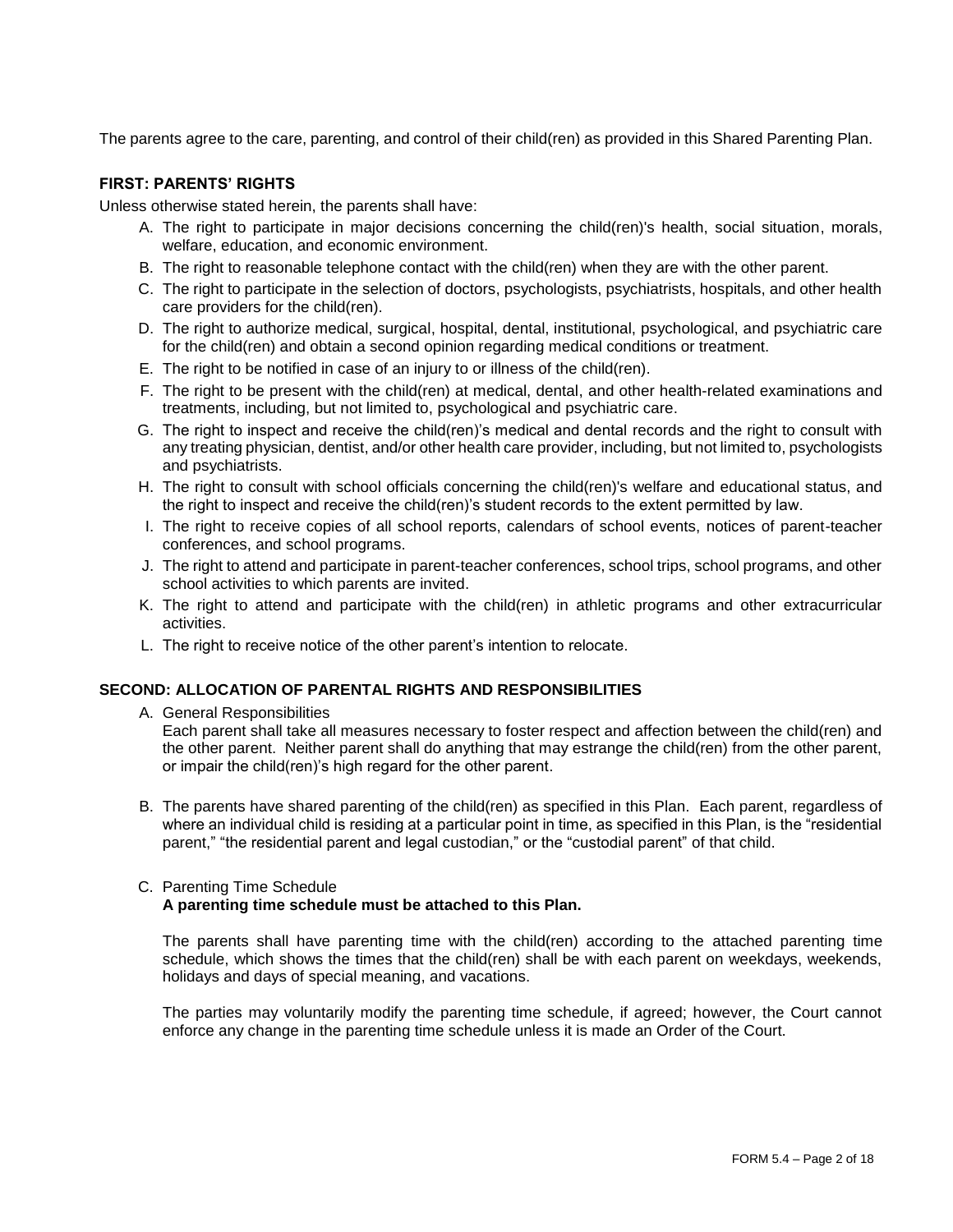D. Transportation to School and Parenting Time

during that parent's parenting time period. Absent other agreement of the parties included in the attached parenting time schedule, each parent shall be responsible for providing transportation for the child(ren) at the beginning of the parent's parenting time period. Each parent shall be responsible for providing transportation for the child(ren) to and from school

 $\Box$  Other agreement regarding transportation to school and parenting time:

E. School Placement

The designation of a particular parent as the residential parent for the purposes of determining the school placement of the child(ren) does not affect the designation of each parent as the "residential parent," "residential parent and legal custodian," or the "custodial parent of the child(ren)".

Parent 1 shall be designated as the residential parent for school placement purposes of the following child(ren): \_\_\_\_\_\_\_\_\_\_\_\_\_\_\_\_\_\_\_\_\_\_\_\_\_\_\_\_\_\_\_\_\_\_\_\_\_\_\_\_\_\_\_\_\_\_\_\_\_\_\_\_\_\_\_\_\_\_\_\_\_\_\_\_\_\_\_\_

Parent 2 shall be designated as the residential parent for school placement purposes of the following child(ren):  $\blacksquare$ 

 $\Box$  Other agreement regarding school placement:

F. Education Decisions Other than School Placement Each parent shall consult with the other regarding any important education decisions affecting the child(ren). Important education decisions affecting the child(ren) shall be made by agreement of the parties. Each parent shall be reasonable in attempting to reach an agreement on such matters. In the event the parties cannot agree on education decisions other than school placement, the decision of:

 $\Box$  Parent 1 shall be binding on the parents and the following child(ren):

 $\Box$  Parent 2 shall be binding on the parents and the following child(ren):

## G. Responsibility for Child Activities

1. Participation in Activities

The parents shall give careful consideration of the child(ren)'s best interest and the child(ren)'s wishes in scheduling activities. Neither parent will unreasonably withhold agreement to any particular activity. The parents shall be reasonable with respect to this provision and take into consideration the needs and interests of the child(ren) at all times. The scheduling of events, appointments, and activities shall not be done in a manner to cause undue inconvenience or harassment to the other parent. Both parents must understand that the child(ren) need(s) to be able to participate in regular activities without interference and with the support of both parents.

Absent other agreement by the parents, the child(ren) shall continue to participate in those extracurricular activities, school-related and other activities in which they are currently enrolled, uninterrupted.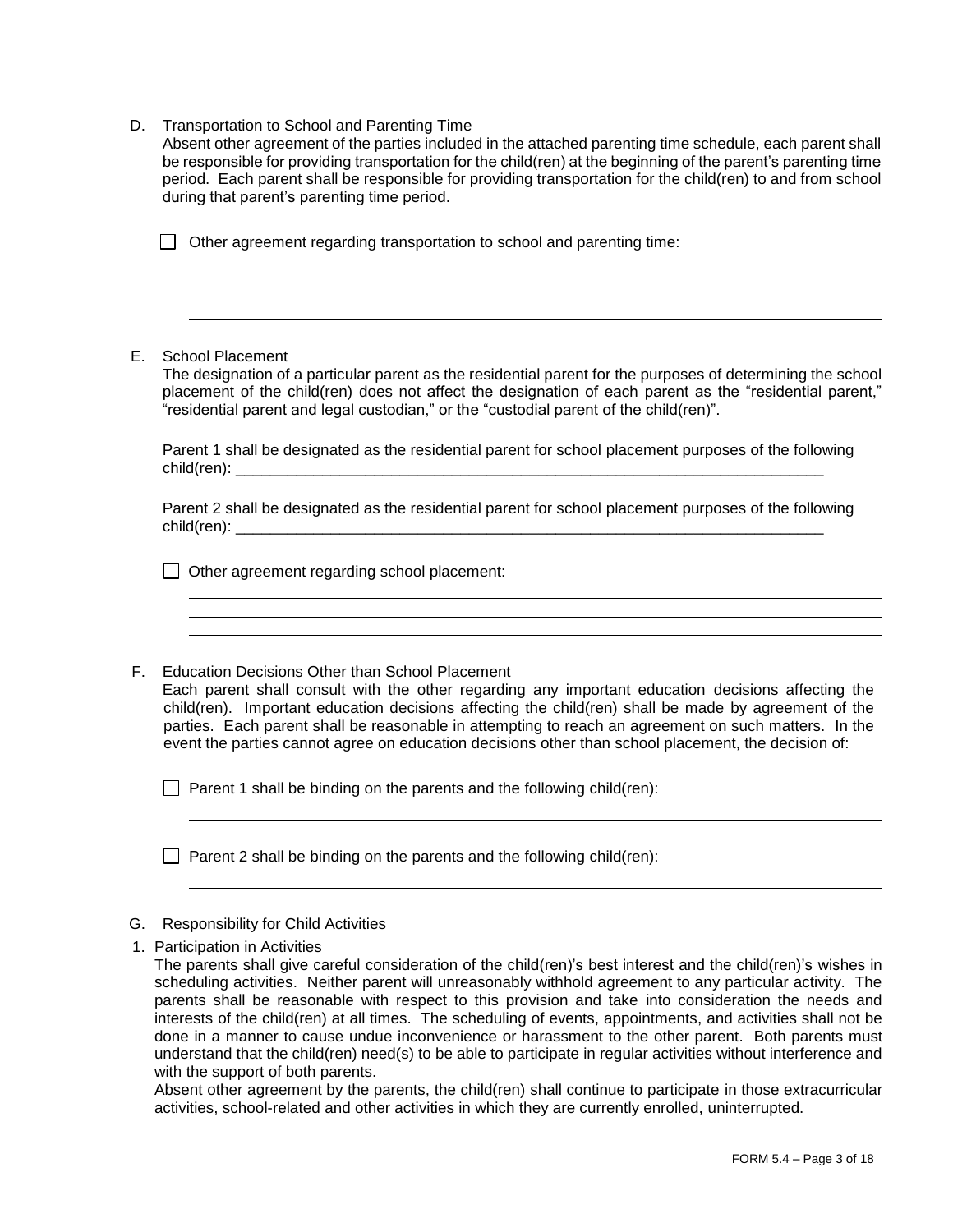|             |  |  |  | □ Other agreement regarding participation in current or new extracurricular, school-related or other |  |  |
|-------------|--|--|--|------------------------------------------------------------------------------------------------------|--|--|
| activities: |  |  |  |                                                                                                      |  |  |

Each parent shall provide the other with notice of all extracurricular activities, school-related or otherwise, in which the child(ren) participates, schedules of all activities (handwritten if no formal schedule is provided by the activity) and the name of the activity leader (including address and telephone number if reasonably available).

2. Transportation to Activities

Absent other agreement by the parents, it is the responsibility of the parent in possession of the child(ren) to provide transportation to an activity.

| $\Box$ Other agreement regarding transportation: |  |  |  |  |  |  |
|--------------------------------------------------|--|--|--|--|--|--|
|--------------------------------------------------|--|--|--|--|--|--|

3. Payment of Expenses Related to Activities Each parent shall notify the other about any and all expenses arising from the child's extracurricular, schoolrelated, or other activities.

Absent other agreement of the parents, the parents shall divide the costs and expenses associated with their child(ren)'s participation in any extracurricular, school-related, or other activities as follows:

Parent 1 \_\_\_\_\_\_\_\_\_\_\_\_\_\_\_\_\_\_\_\_\_\_\_\_\_\_\_\_\_\_\_\_\_\_\_\_\_\_\_\_\_\_\_\_\_\_\_\_\_\_\_\_\_\_\_\_\_\_

 $\Box$  Parent 2

 $\Box$  Other agreement regarding the division of extracurricular, school-related, or other activity expenses:

The parent incurring an expense related to an extracurricular, school-related, or other activity shall forward a copy of the bill or invoice to the other parent as soon as practicable. Absent other agreement of the parents as stated herein, reimbursement or payment shall be made within thirty (30) days of receipt of the bill or invoice.

 $\Box$  Other agreement regarding reimbursement or payment of expenses: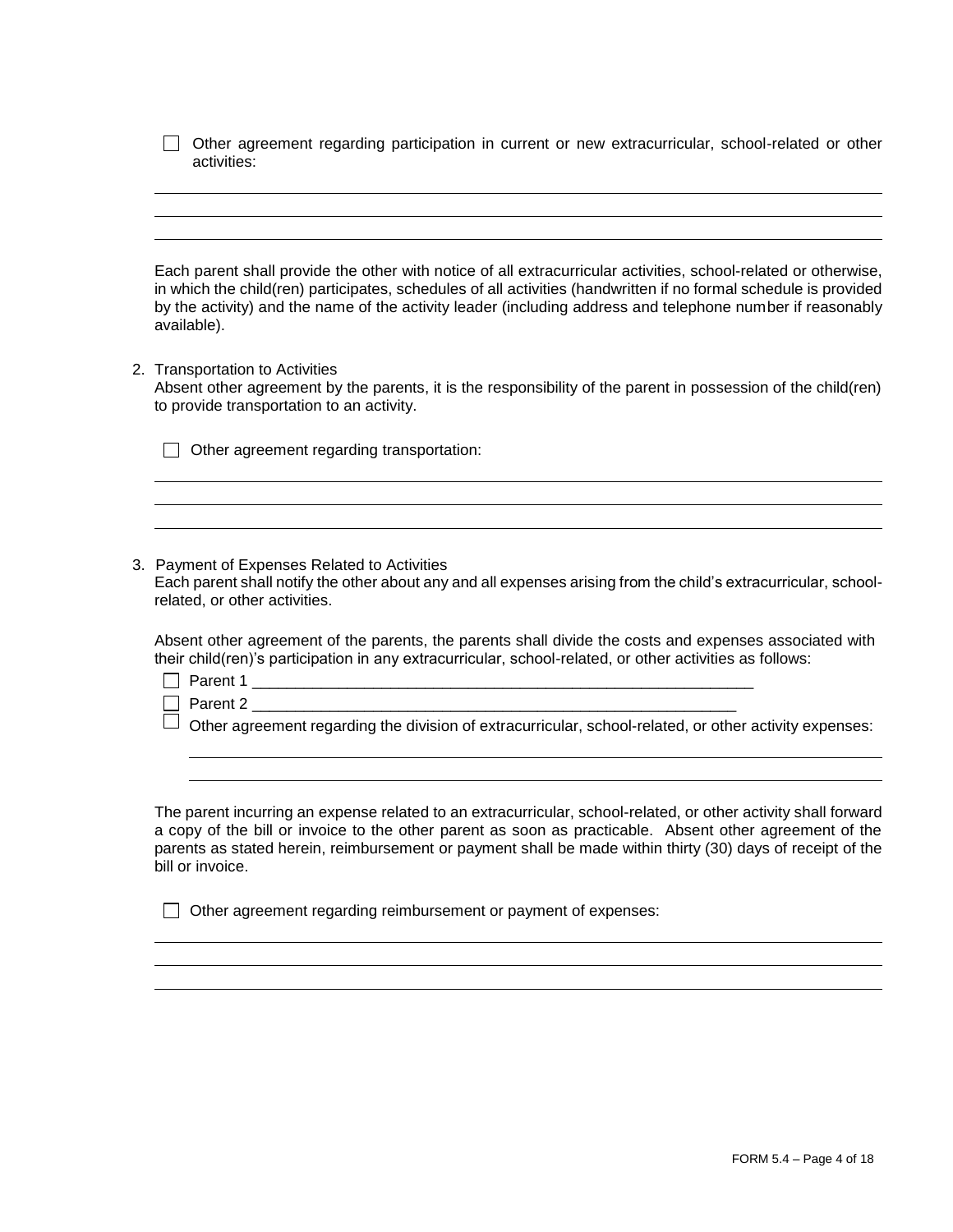H. Health Care Responsibilities

Each parent shall promptly notify the other parent if a child experiences a serious injury, has a serious or chronic illness, or receives treatment in an emergency room or hospital. Each parent shall notify the other parent of the emergency, the child's status, locale, and any other pertinent information as soon as practical, but in any event within twenty-four (24) hours. Each parent shall provide the other with the names and telephone numbers of all health care providers for the child(ren).

Each parent shall consult the other about the child(ren)'s health care needs and each shall immediately notify the other parent about all major non-emergency health care decisions before authorizing a course of treatment. Each parent has a right to know the necessity for treatment, proposed cost, and proposed payment schedule. Each parent may also secure an independent evaluation at that parent's expense to determine the necessity for treatment.

If the parties cannot agree regarding a course of treatment,  $\Box$  Parent 1's  $\Box$  Parent 2's **(***select one*) decision shall control.

I. Current Address and Telephone Number

Parent 1's current home address and telephone number, including cellular telephone number:

Parent 2's current home address and telephone number, including cellular telephone number:

J. Relocation Notice Pursuant to R.C. 3109.051(G):

> If either parent intends to move to a residence other than the residence specified in the Court order, the parent shall file a notice of intent to relocate with this Court. Except as provided in R.C. 3109.051(G)(2), (3), and (4), the Court shall send a copy of the notice to the other parent. Upon receipt of the notice, the Court, on its own motion or the motion of either parent, may schedule a hearing with notice to both parents to determine whether it is in the best interest of the child(ren) to revise the parenting time schedule for the child(ren).

> Each parent shall inform the Court and the other parent, in writing, of changes in address and telephone, including cellular telephone number, unless otherwise provided by Court order.

> The relocation notice must be filed with the Court granting the allocation of parental rights and responsibilities: (*print name and address of Court*)

K. Records Access Notice Pursuant to R.C. 3109.051(H) and 3319.321(B)(5)(a):

Subject to R.C. 3125.16 and 3319.321(F), both parents are entitled access to any record related to the child(ren), unless otherwise restricted. Any keeper of a record who knowingly fails to comply with permitting record access is in contempt of Court.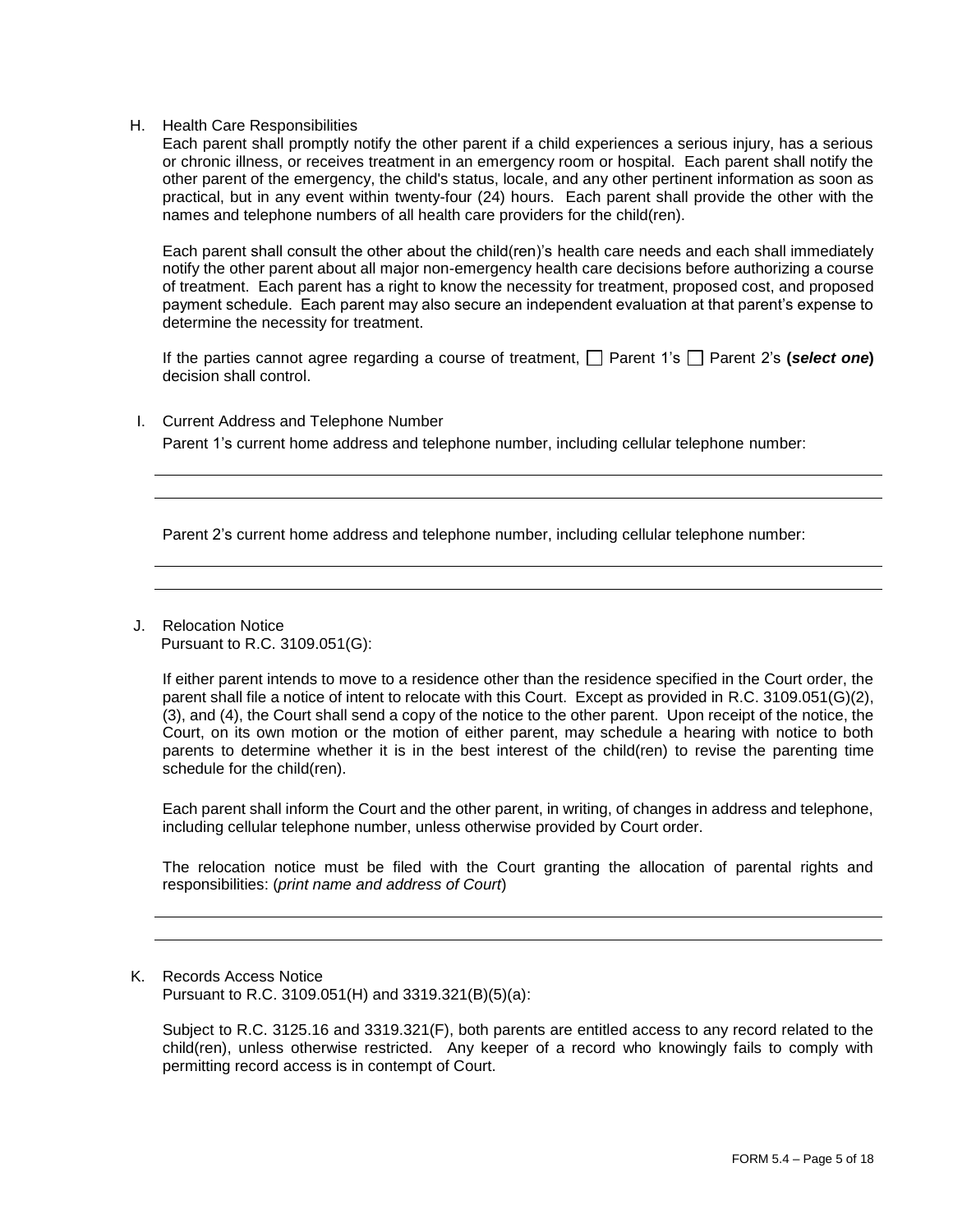Restrictions or limitations:

None

Restrictions or limitations to records access are as follows:

L. Day Care Access Notice Pursuant to R.C. 3109.051(I):

> In accordance with R.C. 5104.039, both parents are entitled access to any day care center that is or will be attended by the child(ren) unless otherwise restricted.

Restrictions or limitations:

 $\Box$  None

 $\Box$  Restrictions or limitations to day care access are as follows:

M. School Activities Access Notice Pursuant to R.C. 3109.051(J):

> Subject to R.C. 3319.321(F), both parents are entitled access to any student activity related to the child(ren), unless otherwise restricted. Any school employee or official who knowingly fails to comply with permitting school activities access is in contempt of Court.

Restrictions or limitations:

 $\Box$  None

Restrictions or limitations to school activities access are as follows:

## **THIRD: CHILD SUPPORT**

As required by law, a completed Child Support Worksheet is attached to this document.

The Order for child support and cash medical support is effective \_\_\_\_\_\_\_\_\_\_\_\_\_\_\_\_, 20\_\_\_\_\_\_\_.

For purposes of this order:

□ Parent 1 □ Parent 2 is the child support obligor (*pays support*).

□ Parent 1 □ Parent 2 is the child support obligee (*receives support*).

The following information is provided in accordance with R.C. 3105.72 and 3121.30:

**SUPPORT OBLIGOR** (pays support):

| Name (First, MI, Last): |         |                            |  |
|-------------------------|---------|----------------------------|--|
| Social Security Number: | XXX-XX- | (fill in last four digits) |  |
| Date of Birth:          |         |                            |  |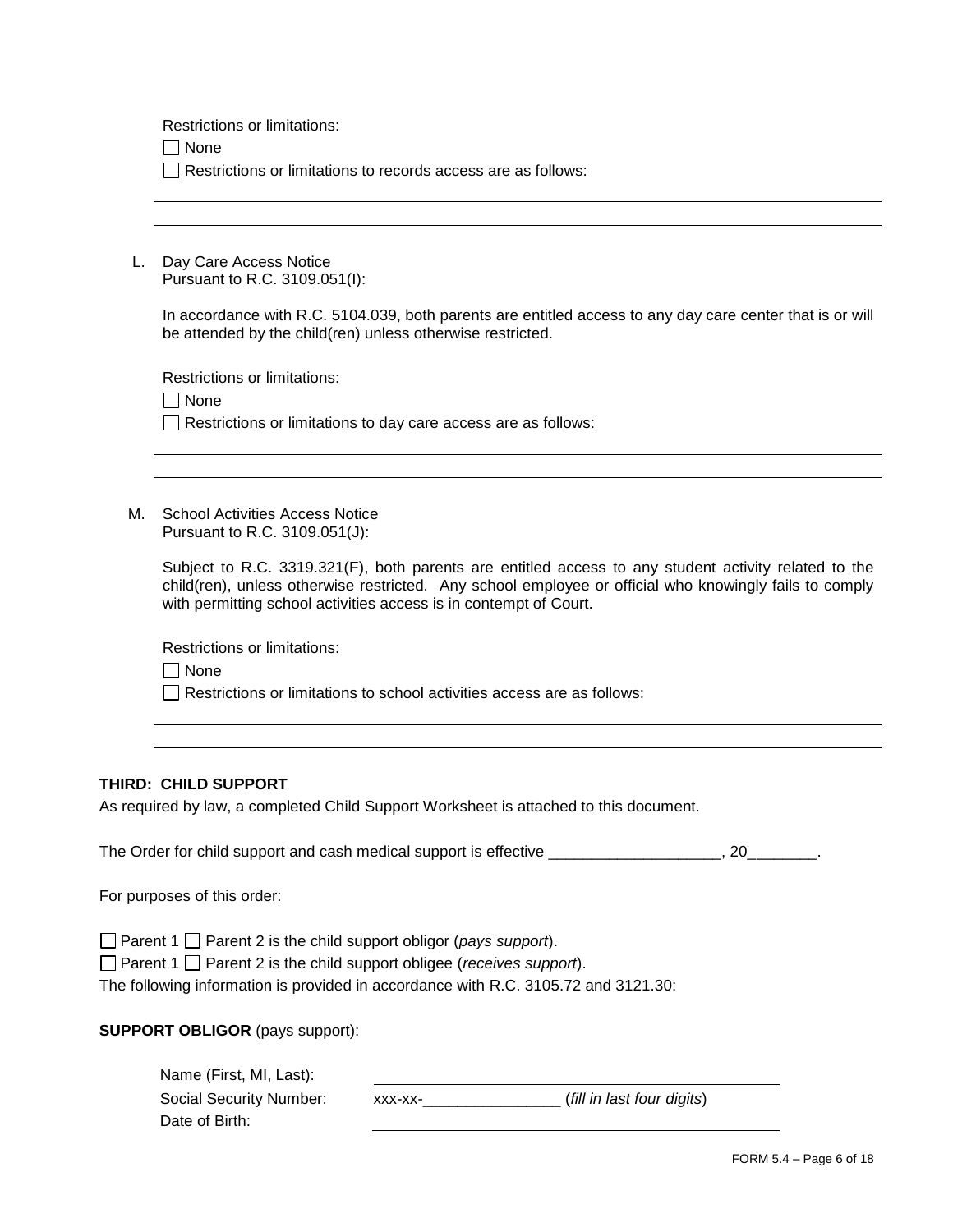#### **SUPPORT OBLIGEE** (receives support):

| Name (First, MI, Last): |         |                            |
|-------------------------|---------|----------------------------|
| Social Security Number: | XXX-XX- | (fill in last four digits) |
| Date of Birth:          |         |                            |

A. Guideline Child Support Amount

|    |  |  | The <b>guideline</b> child support obligation, as determined by the Child Support Worksheet, is |  |  |  |  |
|----|--|--|-------------------------------------------------------------------------------------------------|--|--|--|--|
| D. |  |  | per child, per month for _________ (number) child(ren), for a total of                          |  |  |  |  |
|    |  |  | per month. (Line 24 Sole/Shared Parenting Child Support Computation Worksheet                   |  |  |  |  |
|    |  |  | or Line 25 Split Parenting Child Support Computation Worksheet)                                 |  |  |  |  |

- B. Overnight Parenting Time Adjustment
	- The child support obligor does not have Court ordered parenting time which is equal to or exceeds ninety (90) overnights.
	- $\Box$  The child support obligor has Court ordered parenting time which is equal to or exceeds ninety (90) overnights. The above computation reflects an automatic ten percent (10%) adjustment in the guideline child support obligation.
- C. Overnight Parenting Time Deviation
	- Pursuant to R.C. 3119.231, there is extended Court ordered parenting time which:

exceeds ninety (90) overnights but is *not* more than 146 overnights (exceeds ninety (90) overnights).

A deviation is *not* granted.

The annual obligation would be unjust and inappropriate and, therefore, not in the best interest of the minor child(ren). A deviation *is* granted for the following reasons:

**– OR –**

 $\Box$  is equal to or exceeds 147 overnights ( $\Box$ 

| A deviation is $\Box$ granted $\Box$ not granted for the following reasons: |  |  |
|-----------------------------------------------------------------------------|--|--|
|-----------------------------------------------------------------------------|--|--|

D. Other Deviation Factors *(if applicable)*

Pursuant to R.C. 3119.22, 3119.23 and/or 3119.24, the annual obligation would be unjust and  $\Box$ inappropriate and, therefore, not in the best interest of the minor child(ren) for the following reason(s):

 *(Check all that apply)*

 $\Box$  Special and unusual needs of the child(ren), including needs arising from the physical or psychological condition of the child(ren)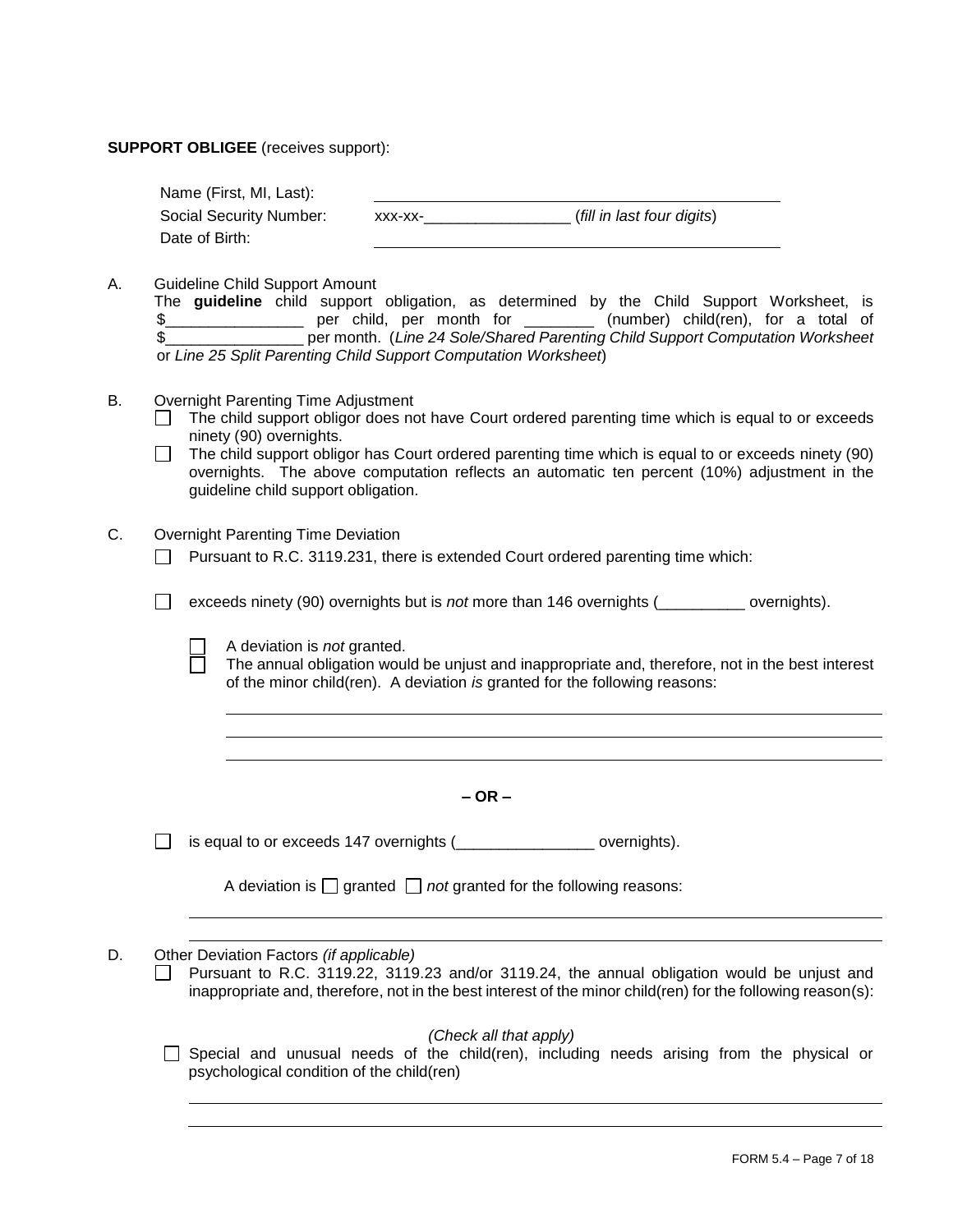| Extended parenting time or extraordinary costs associated with parenting time, including<br>extraordinary travel expenses when exchanging the child(ren) for parenting time    |
|--------------------------------------------------------------------------------------------------------------------------------------------------------------------------------|
| Financial resources and the earning ability of the child(ren)                                                                                                                  |
| Relative financial resources, including the disparity in income between parties or households, other<br>assets, and the needs of each parent                                   |
| Obligee's income, if the obligee's annual income is equal to or less than one hundred percent (100%)<br>of the federal poverty level                                           |
| Benefits that either parent receives from remarriage or sharing living expenses with another person                                                                            |
| Amount of federal, state, and local taxes actually paid or estimated to be paid by a parent or both<br>parents                                                                 |
| Significant in-kind contributions from a parent, including, but not limited to, direct payment for lessons,<br>sports equipment, schooling, or clothing                        |
| Extraordinary work-related expenses incurred by either parent                                                                                                                  |
| Standard of living and circumstances of each parent and the standard of living the child(ren) would<br>have enjoyed had the marriage continued or had the parents been married |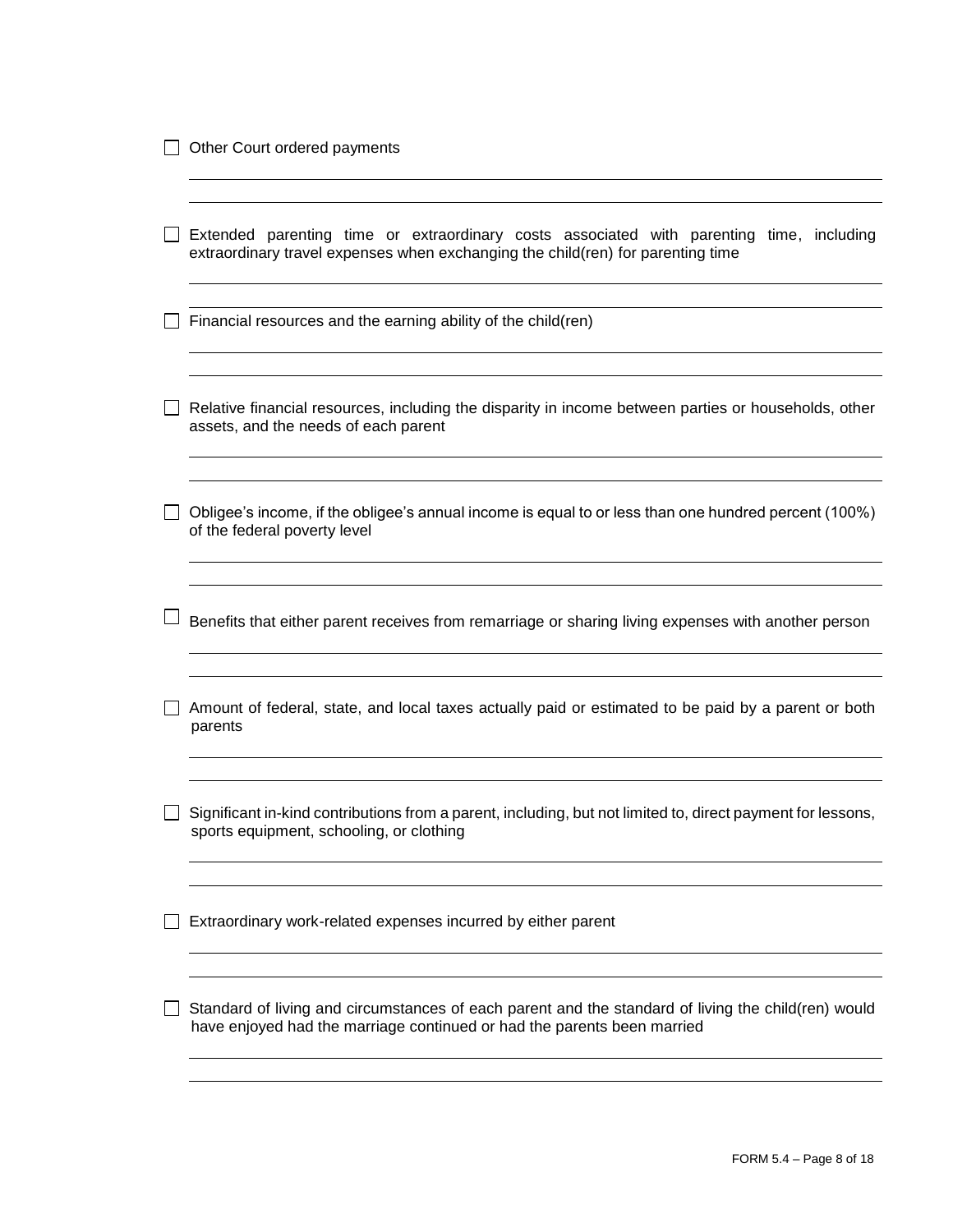| Educational opportunities that would have been available to the child(ren) had the circumstances<br>requiring a child support order not arisen                                                                                                                                                                                                                                                     |
|----------------------------------------------------------------------------------------------------------------------------------------------------------------------------------------------------------------------------------------------------------------------------------------------------------------------------------------------------------------------------------------------------|
| The responsibility of each parent for the support of others, including support of (a) child(ren) with<br>disabilities who is/are not subject to the support order                                                                                                                                                                                                                                  |
| Post-secondary educational expenses paid for by a parent for the parent's own child(ren), regardless<br>of whether the child(ren) is/are emancipated                                                                                                                                                                                                                                               |
| Costs incurred or reasonably anticipated to be incurred by the parents in compliance with Court<br>ordered reunification efforts in child abuse, neglect, or dependency cases                                                                                                                                                                                                                      |
| Extraordinary child care costs required for the child(ren) that exceed the maximum state-wide<br>average cost estimate as described in R.C. 3119.05(P)(1)(d), including extraordinary costs<br>associated with caring for (a) child(ren) with specialized physical, psychological, or educational needs                                                                                            |
| Any other relevant factor: (specify)                                                                                                                                                                                                                                                                                                                                                               |
| Extraordinary circumstances associated with shared parenting: (Only if Shared Parenting is ordered<br>- check all that apply)<br>Ability of each parent to maintain adequate housing for the child(ren)<br>Each parent's expenses, including child care expenses, school tuition, medical expenses,<br>dental expenses, and other relevant expenses<br>Any other relevant circumstances: (specify) |

The child support obligor (pays support) shall pay child support in the amount of  $\frac{2}{2}$  per child, per month for \_\_\_\_\_\_\_\_\_\_\_\_\_\_\_\_ (number) child(ren), for a total of  $\frac{2}{2}$ (number) child(ren), for a total of  $\frac{1}{2}$ month, plus two percent (2%) processing charge. (*If there is no child support deviation, Line 24 Sole/Shared Child Support Computation Worksheet, or Line 25 Split Parenting Child Support Computation Worksheet. If there is a deviation in child support, Line 26 Sole/Shared Child Support Computation Worksheet, or Line 27 Split Parenting Child Support Computation Worksheet*.)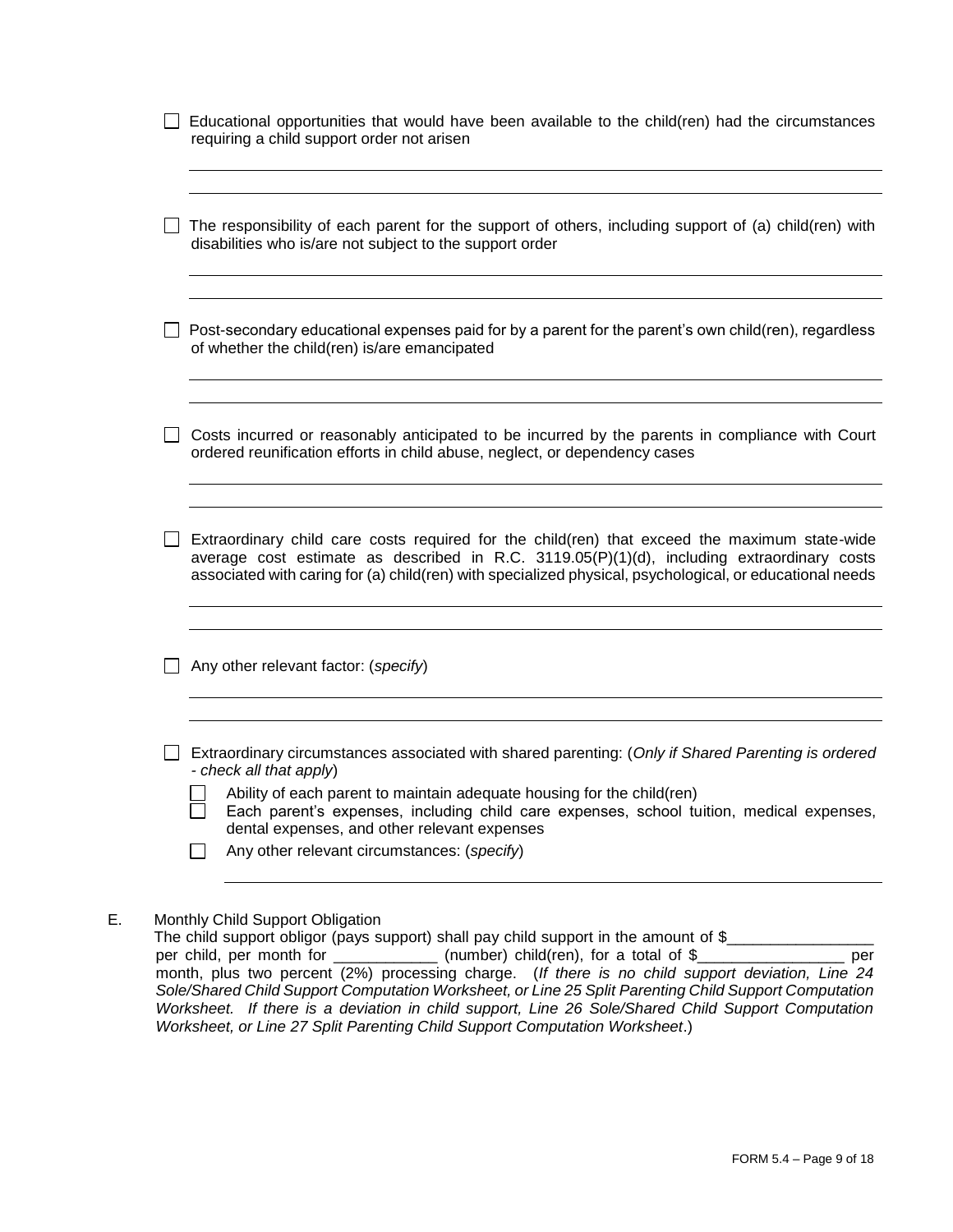- F. Arrearage or Overpayment
	- $\Box$  Child support arrearage or overpayment for the minor child(ren) payable either by administrative order, temporary or final order **shall** survive and continue as an enforceable obligation until paid in full.
	- П. Child support arrearage or overpayment for the minor child(ren) payable either by administrative order, temporary or final order **shall not** survive and continue as an enforceable obligation until paid in full, except the arrearage assigned to and due to the Department of Job and Family Services.
- G. Method to Secure Support Payment(s)

All support under this Order shall be withheld or deducted from the income or assets of the support obligor pursuant to a withholding or deduction notice or appropriate Order issued in accordance with R.C. Chapters 3119, 3121, 3123, and 3125 or a withdrawal directive issued pursuant to R.C. 3123.24 to 3123.38 and shall be forwarded to the obligee in accordance with R.C. Chapters 3119, 3121, 3123, and 3125.

The support obligor shall immediately notify the \_\_\_\_\_\_\_\_\_\_\_\_\_\_\_\_\_\_\_ County Child Support Enforcement Agency, in writing, of any change in employment (including self-employment), receipt of additional income/monies or termination of benefits. The support obligor shall include a description of the nature of the employment and the name, business address and telephone number of any employer.

The specific withholding or deduction requirements to be used to collect the support shall be set forth and determined by reference to the notices that are sent out by the Child Support Enforcement Agency in accordance with R.C. 3121.03 and shall be determined without the need for any amendment to the support order. Those notices, plus the notices provided by the Child Support Enforcement Agency that require the child support obligor to notify the Child Support Enforcement Agency of any change in his/her employment status or of any other change in the status of his/her assets, are final and enforceable by the court. Each withholding notice shall be for the current child support, current cash medical support, any arrearage payment, and processing charges.

**All support shall be paid through Ohio Child Support Payment Central (OCSPC), P.O. Box 182372, Columbus, Ohio 43218-2372.** Checks or money orders shall be made payable to "OCSPC". All payments shall include the following: Obligor's name, Social Security Number, SETS case number and Domestic Relations Court case number. **If there is to be a withholding/deduction order, the support obligor shall make payments directly to OCSPC until the income source/financial institution begins withholding/deducting in the appropriate amount.**

Pursuant to R.C. 3121.45, any payment of money by the child support obligor to the child support obligee that is not made through Ohio Child Support Payment Central or the Child Support Enforcement Agency administering the support order shall not be considered a payment under the support order and, unless the payment is made to discharge an obligation other than support, shall be deemed a gift.

Payments shall be made in the manner ordered by the Court. If payments are to be made other than on a monthly basis, the required monthly administration by the \_\_\_\_\_\_\_\_\_\_\_\_\_\_\_\_\_ County Child Support Enforcement Agency does not affect the frequency or the amount of the support payments to be made under the order.

*(Check one of the following three boxes)*

 $\Box$  The support obligor receives income from an income source.

A withholding or deduction notice shall issue to: INCOME SOURCE: ADDRESS: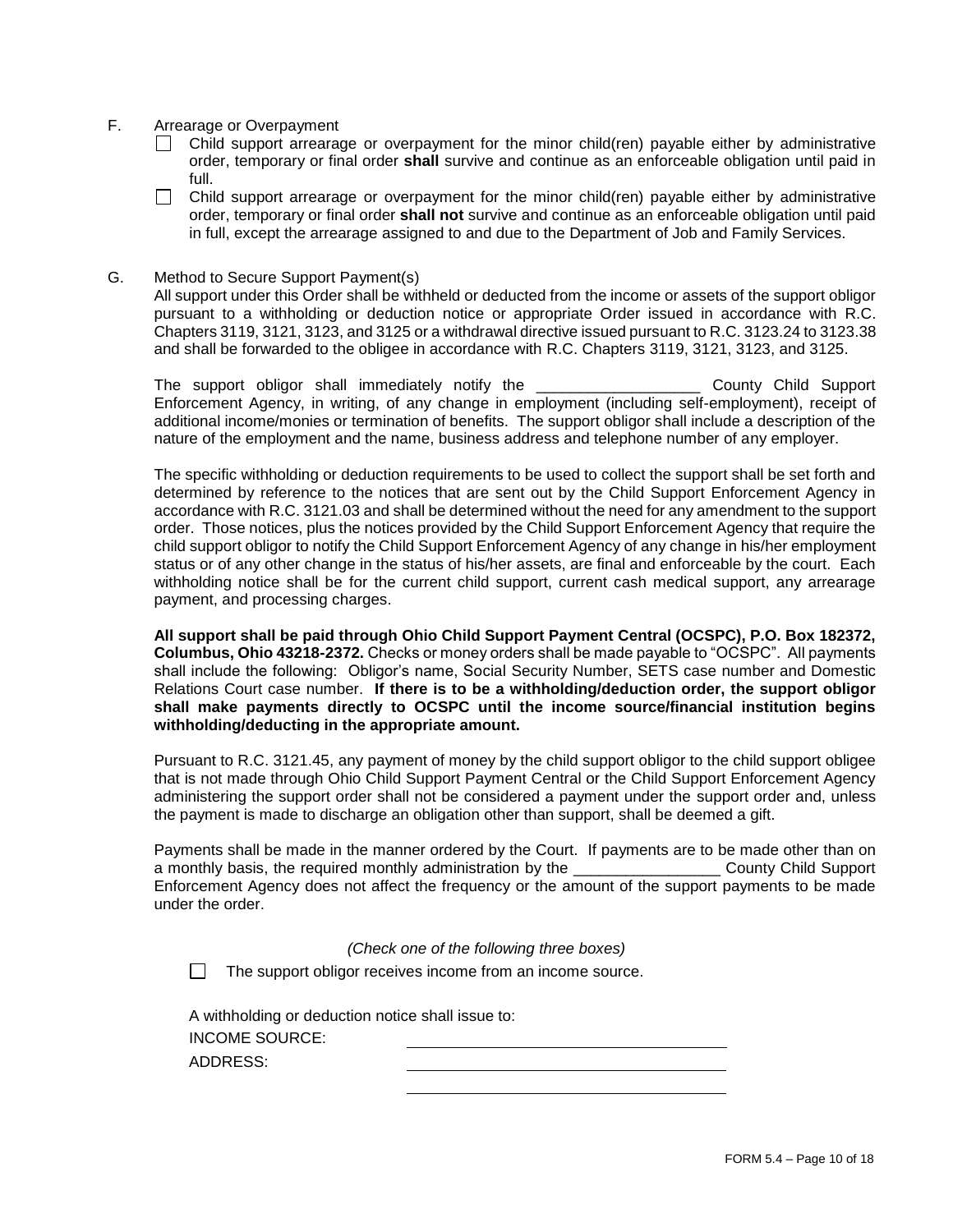**– OR –**

 $\Box$  The support obligor has nonexempt funds on deposit in an account at a financial institution.

A withholding or deduction notice shall issue to: FINANCIAL INSTITUTION: ADDRESS:

If withholding from a financial account, the support obligor shall immediately notify the \_\_\_\_\_\_\_\_\_\_\_\_\_\_\_\_\_\_\_\_\_ County Child Support Enforcement Agency of the number and description of the account from which support shall be deducted, and the name, branch, business address and routing number of the financial institution if not set forth above.

The support obligor shall immediately notify the \_\_\_\_\_\_\_\_\_\_\_\_\_\_\_\_ County Child Support Enforcement Agency of any change in the status of an account from which support is being deducted or the opening of a new account with any financial institution.

#### **– OR –**

 $\Box$ The support obligor has no attachable income source at this time.

The support obligor shall immediately notify the \_\_\_\_\_\_\_\_\_\_\_\_\_\_\_\_ County Child Support Enforcement Agency, in writing, if the support obligor begins to receive income from a payor. The notice shall include a description of the nature of any new employment, and the name, business address and telephone number of any new employer.

 $\Box$ The support obligor shall seek employment, if able to engage in employment. Obligor's employment search must include registration with Ohio Means Jobs at https://jobseeker.ohiomeansjobs.monster.com. Obligor shall immediately notify the [https://jobseeker.ohiomeansjobs.monster.com.](https://jobseeker.ohiomeansjobs.monster.com/) \_\_\_\_\_\_\_\_\_\_\_\_\_\_\_\_\_\_\_\_\_\_\_\_\_\_\_\_\_ County Child Support Enforcement Agency, in writing, upon commencement or change of employment (including self-employment), receipt of additional income/monies, obtaining ownership of asset of value of \$500.00 or more, receipt or termination of benefits or the opening of an account at a financial institution. The support obligor shall include a description of the nature of the employment and the name, business address and telephone number of any employer. The support obligor shall immediately notify the County Child Support Enforcement Agency of any change in the status of an account from which support is being deducted or the opening of a new

account with any financial institution.

- H. Duration and Termination of Support & Required Notices
	- The duty of child support and cash medical support for each child shall continue until further order of Court or until the above-named child reaches age eighteen (18) unless one of the following circumstances applies:
		- The child is mentally or physically disabled and is incapable of supporting or maintaining himself, herself or themselves.
		- The parents have agreed to continue child support beyond the date it would otherwise terminate.
		- The child continuously attends a recognized and accredited high school on a full-time basis so long as the child has not, as yet, reached the age of nineteen (19) years old. Under this circumstance, child support will end at the time the child graduates or ceases to attend a recognized and accredited high school on a full-time basis or when the child reaches the age of nineteen (19), whichever occurs first.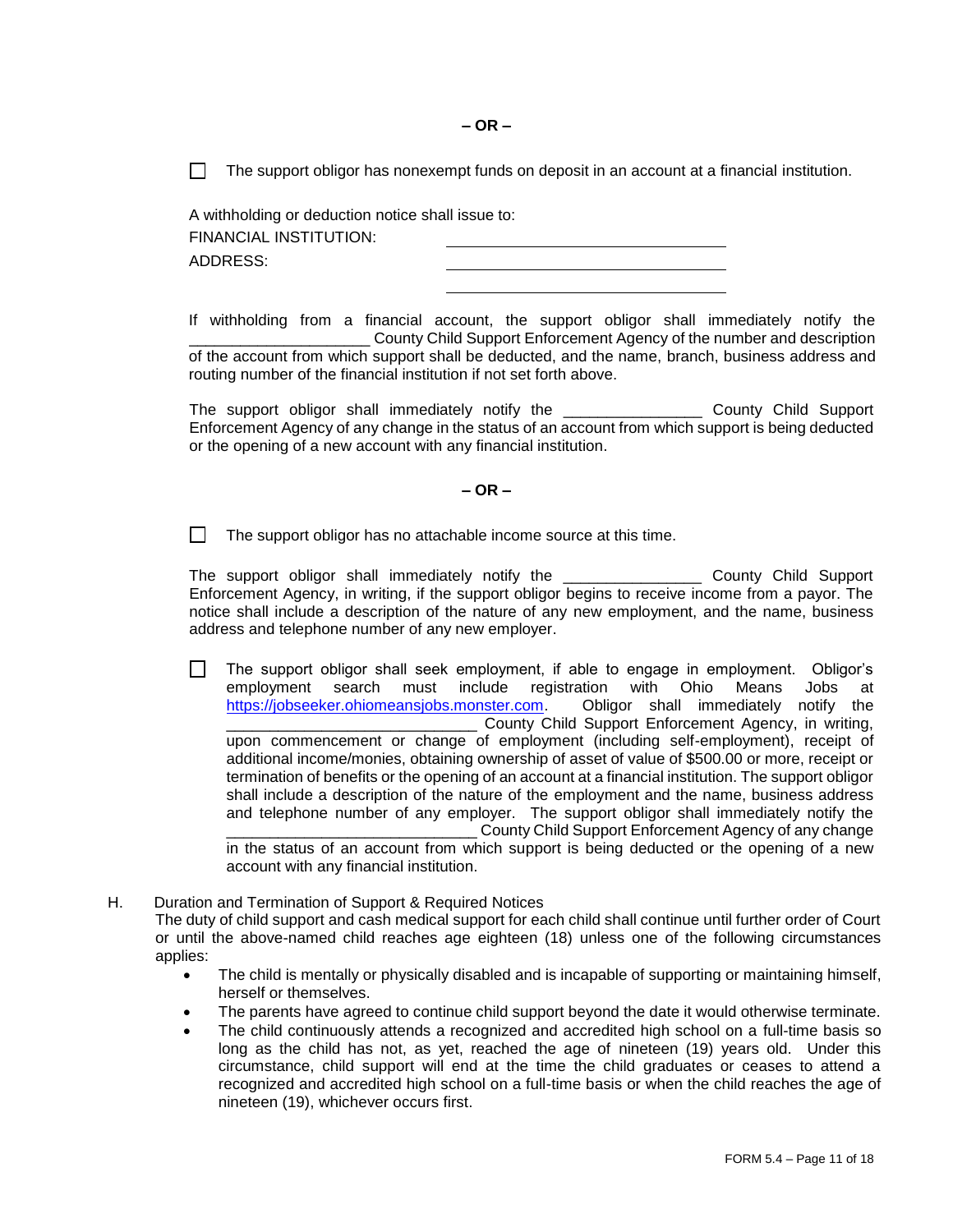The child support and cash medical support order will remain in effect during seasonal vacation periods until the order terminates.

| $\Box$ | The parties have agreed that the child support and cash medical support obligation will extend beyond<br>the time when it would otherwise end. The terms and conditions of that agreement are as follows:                                                                                                                                                                                                                                                                                                         |
|--------|-------------------------------------------------------------------------------------------------------------------------------------------------------------------------------------------------------------------------------------------------------------------------------------------------------------------------------------------------------------------------------------------------------------------------------------------------------------------------------------------------------------------|
|        | The parties have (a) child(ren) who is/are mentally or physically disabled and incapable of supporting<br>or maintaining himself, herself or themselves, and child support and cash medical support will extend<br>beyond the time when it would otherwise end. The name of the child(ren) and the nature of the mental<br>or physical disability(ies) is/are as follows:                                                                                                                                         |
|        | The residential parent and legal custodian of the child(ren) shall immediately notify, and the child                                                                                                                                                                                                                                                                                                                                                                                                              |
|        | the child's death, marriage, emancipation (age 18 or high school completion/termination), enlistment<br>in the Armed Services, deportation, or change of legal custody. A willful failure to notify the<br>County Child Support Enforcement Agency may be contempt of Court.<br>EACH PARTY TO THIS SUPPORT ORDER MUST NOTIFY THE CHILD SUPPORT ENFORCEMENT<br>AGENCY IN WRITING OF HIS OR HER CURRENT MAILING ADDRESS, CURRENT RESIDENCE<br>ADDRESS, CURRENT RESIDENCE TELEPHONE NUMBER, CURRENT DRIVER'S LICENSE |
|        | NUMBER, AND OF ANY CHANGES IN THAT INFORMATION. EACH PARTY MUST NOTIFY THE<br>AGENCY OF ALL CHANGES UNTIL FURTHER NOTICE FROM THE COURT OR AGENCY,<br>WHICHEVER ISSUED THE SUPPORT ORDER.<br>IF YOU ARE THE OBLIGOR UNDER A CHILD SUPPORT ORDER AND YOU FAIL TO MAKE THE<br>REQUIRED NOTIFICATIONS, YOU MAY BE FINED UP TO \$50 FOR A FIRST OFFENSE, \$100 FOR A<br>SECOND OFFENSE, AND \$500 FOR EACH SUBSEQUENT OFFENSE.                                                                                        |

**IF YOU ARE AN OBLIGOR OR OBLIGEE UNDER ANY SUPPORT ORDER ISSUED BY A COURT AND YOU WILLFULLY FAIL TO GIVE THE REQUIRED NOTICES, YOU MAY BE FOUND IN CONTEMPT OF COURT AND BE SUBJECTED TO FINES UP TO \$1,000 AND IMPRISONMENT FOR NOT MORE THAN 90 DAYS.** 

**IF YOU ARE AN OBLIGOR OR OBLIGEE AND YOU FAIL TO GIVE THE REQUIRED NOTICES TO THE CHILD SUPPORT ENFORCEMENT AGENCY, YOU MAY NOT RECEIVE NOTICE OF THE CHANGES AND REQUESTS TO CHANGE THE CHILD SUPPORT AMOUNT, HEALTH CARE PROVISIONS, OR TERMINATION OF THE CHILD SUPPORT ORDER. IF YOU ARE AN OBLIGOR AND YOU FAIL TO GIVE THE REQUIRED NOTICES, YOU MAY NOT RECEIVE NOTICE OF THE FOLLOWING ENFORCEMENT ACTIONS AGAINST YOU: IMPOSITION OF LIENS AGAINST YOUR PROPERTY; LOSS OF YOUR PROFESSIONAL OR OCCUPATIONAL LICENSE, DRIVER'S LICENSE, OR RECREATIONAL LICENSE; WITHHOLDING FROM YOUR INCOME; ACCESS RESTRICTION AND DEDUCTION FROM YOUR ACCOUNTS IN FINANCIAL INSTITUTIONS; AND ANY OTHER ACTION PERMITTED BY LAW TO OBTAIN MONEY FROM YOU TO SATISFY YOUR SUPPORT OBLIGATION.**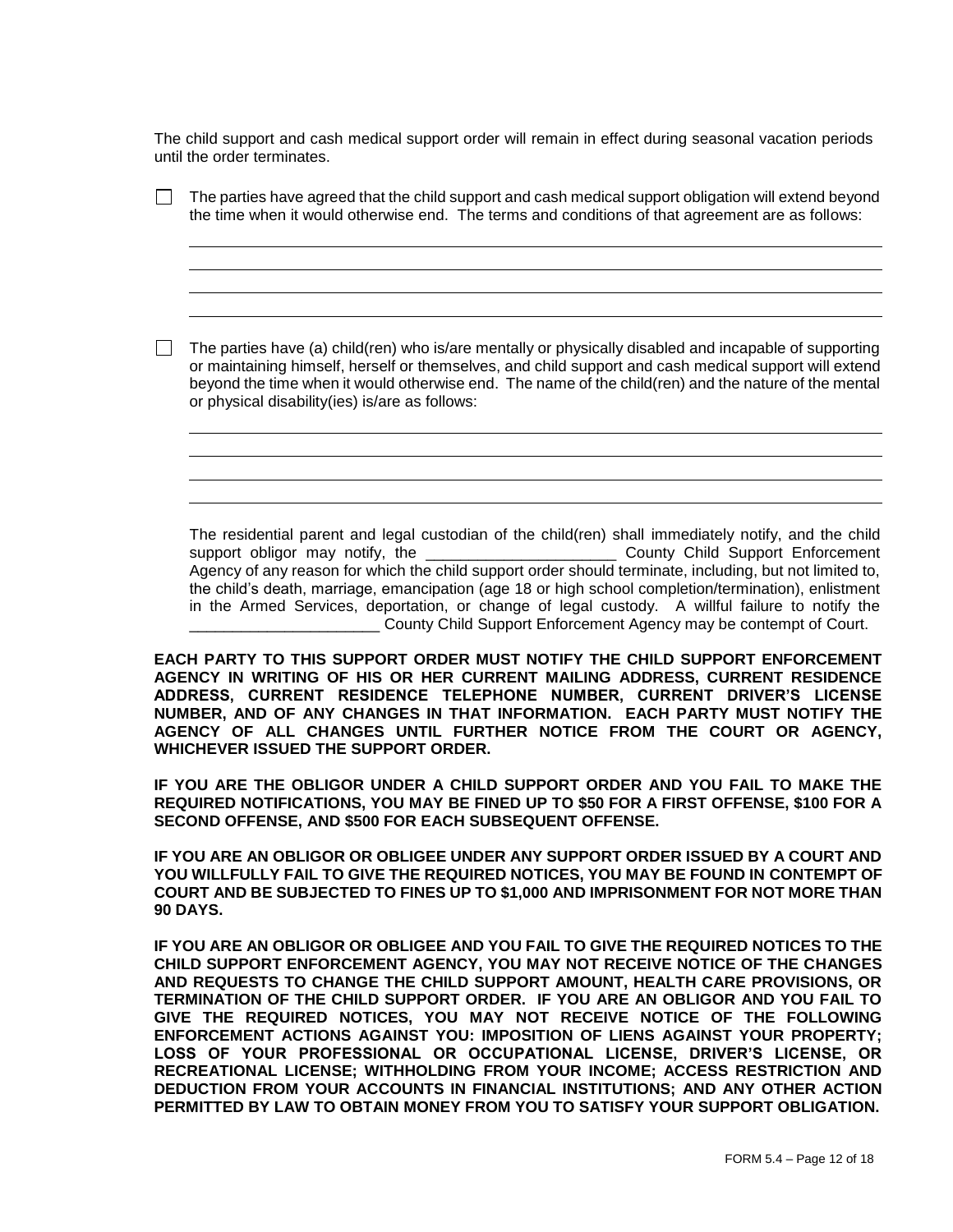#### **FOURTH: HEALTH INSURANCE COVERAGE.**

A.  $\Box$  Private Health Insurance Coverage IS NOT available for the minor child(ren).

Neither parent has accessible private health insurance coverage available at a reasonable cost to cover the minor child(ren) at the time of the issuance of this order.

The child support obligee shall obtain health care coverage (private health insurance coverage or public health care plan) for the child(ren) not later than thirty (30) days after it becomes available at a reasonable cost, and shall inform the \_\_\_\_\_\_\_\_\_\_\_\_\_\_\_\_\_\_\_\_\_\_ County Child Support Enforcement a reasonable cost, and shall inform the Agency (CSEA) when health care coverage for the child(ren) has been obtained.

If private health insurance coverage becomes available to the child support obligor at a reasonable cost, the child support obligor shall inform the \_\_\_\_\_\_\_\_\_\_\_\_\_\_\_\_\_\_ County Child Support Enforcement Agency (CSEA) and may seek a modification of health care coverage from the Court with respect to a Court child support order, or from the agency with respect to an administrative support order.

 $B.$  Private Health Insurance Coverage IS available for the minor child(ren).

**Parent 1 has private health insurance coverage for the minor child(ren);** 

 $\Box$  Parent 2 has private health insurance coverage for the minor child(ren); or

 $\Box$  Both parents have private health insurance coverage available for the minor child(ren).

1. Accessibility of Private Health Insurance Coverage.

The available private health insurance coverage for the minor child(ren) is accessible because:

#### (*Check one of the following three boxes)*

- **Primary care services are within thirty (30) miles of the child(ren)'s residence.**
- $\Box$  The Court permits primary care services farther than thirty (30) miles of the child(ren)'s residence because residents in the geographic area customarily travel farther distances.
- $\Box$  Primary care services are accessible by public transportation because public transportation is the child support obligee's only source of transportation.
- 2. Reasonableness of Cost of Private Health Insurance Coverage.

Pursuant to R.C. 3119.29(F), for purposes of determining reasonable cost, the total cost of private health insurance coverage to the person required to provide private health insurance coverage for the child(ren) subject to the child support order does not exceed an amount equal to five percent of the annual income of that person.

#### (*Check one of the following two sections*)

 $\Box$  The total cost of private health insurance coverage available to  $\Box$  Parent 1 and/or  $\Box$ Parent 2 **does not exceed** that parent's Health Insurance Maximum. (*Line 8 Child Support Computation Worksheet*)

# **– OR –**

The total cost of private health insurance coverage available to  $\Box$  Parent 1 and/or  $\Box$ Parent 2 **exceeds** that parent's Health Insurance Maximum (*Line 8 Child Support Computation Worksheet*);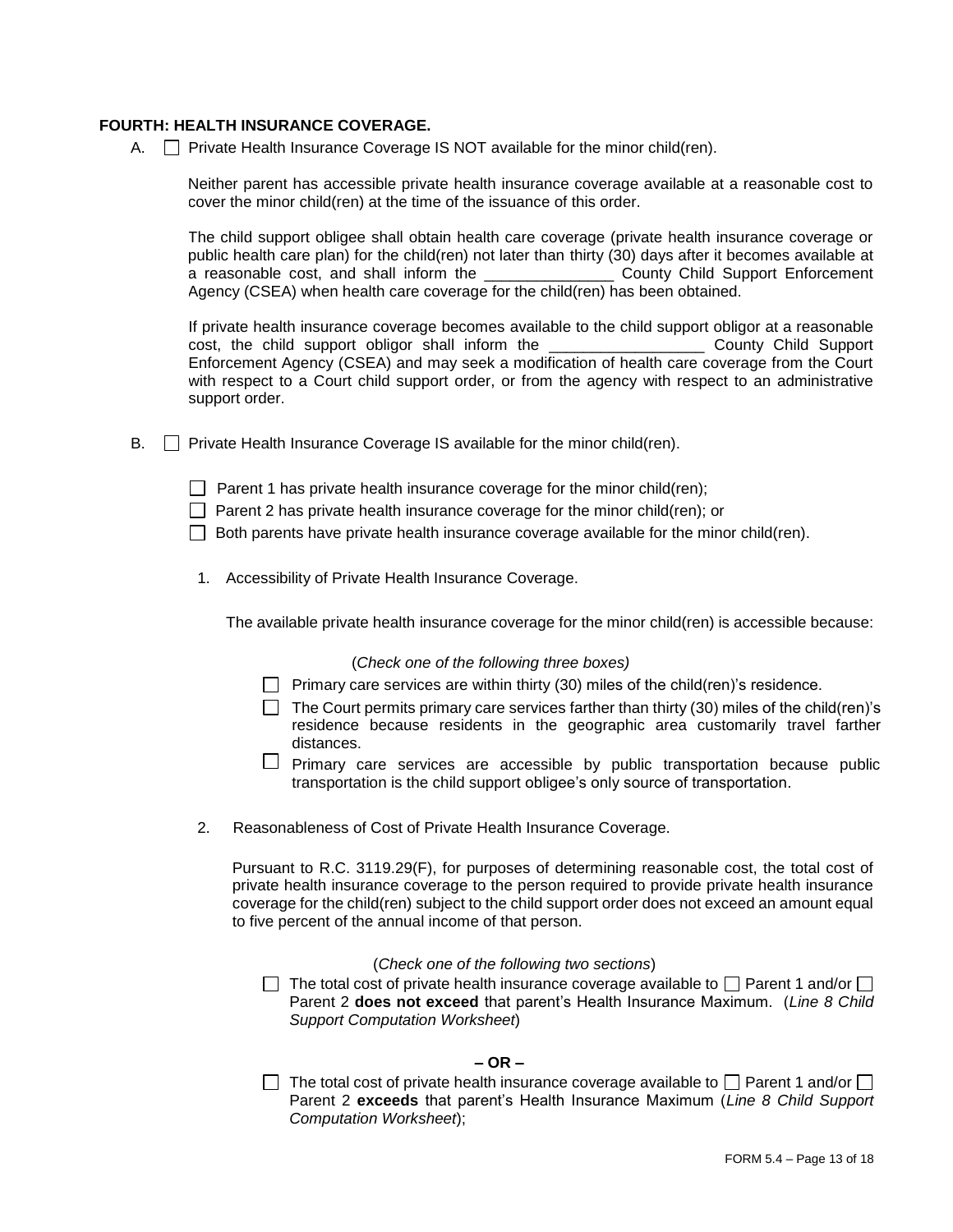# *(Check one of the three sections below)*

Both parents agree that  $\Box$  Parent 1  $\Box$  Parent 2 or  $\Box$  Both parents shall obtain or maintain private health insurance coverage, the cost of which exceeds the Health Insurance Maximum for that parent.

#### **– OR –**

**Parent 1 Parent 2 has requested to obtain or maintain private health insurance** coverage, the cost of which exceeds the Health Insurance Maximum for that parent.

## **– OR –**

- It is in the best interest of the child(ren) for  $\Box$  Parent 1 and/or  $\Box$  Parent 2 to obtain or maintain private health insurance coverage for the child(ren) even though the total cost of private health insurance coverage exceeds that parent's Health Insurance Maximum. The cost of private health insurance coverage will not impose an undue financial burden because:
- 3. Person Required to Provide Private Health Insurance Coverage.

**Parent 1** Parent 2 **P** Both parents shall provide private health insurance coverage for the child(ren) until further order of Court for the following reasons:

#### *(Check one of the following six boxes)*

- $\Box$  The child support obligee is rebuttably presumed to be the appropriate parent to provide private health insurance coverage for the child(ren).
- $\Box$  The child support obligor already has private health insurance coverage for the child(ren) that is reasonable in cost.
- $\Box$  The child support obligor already has private health insurance coverage in place for the child(ren) that is not reasonable in cost, but the child support obligor wishes to be named the private health insurance obligor and provide coverage.
- $\Box$  The child support obligor can obtain private health insurance coverage for the child(ren) that is reasonable in cost through an employer or other source.
- $\Box$  The child support obligee is a non-parent individual or agency that has no duty to provide medical support.
- $\Box$  Both parents wish to provide and already have private health insurance coverage in place or have private health insurance coverage available for the child(ren).

If both parents are providing private health insurance coverage for the minor child(ren),  $\Box$  Parent 1's  $\Box$  Parent 2's private health insurance coverage plan shall be considered the primary private health insurance coverage plan for the child(ren).

Should private health insurance coverage be cancelled for any reason, the parent ordered to maintain private health insurance coverage shall immediately notify the other parent of the cancellation.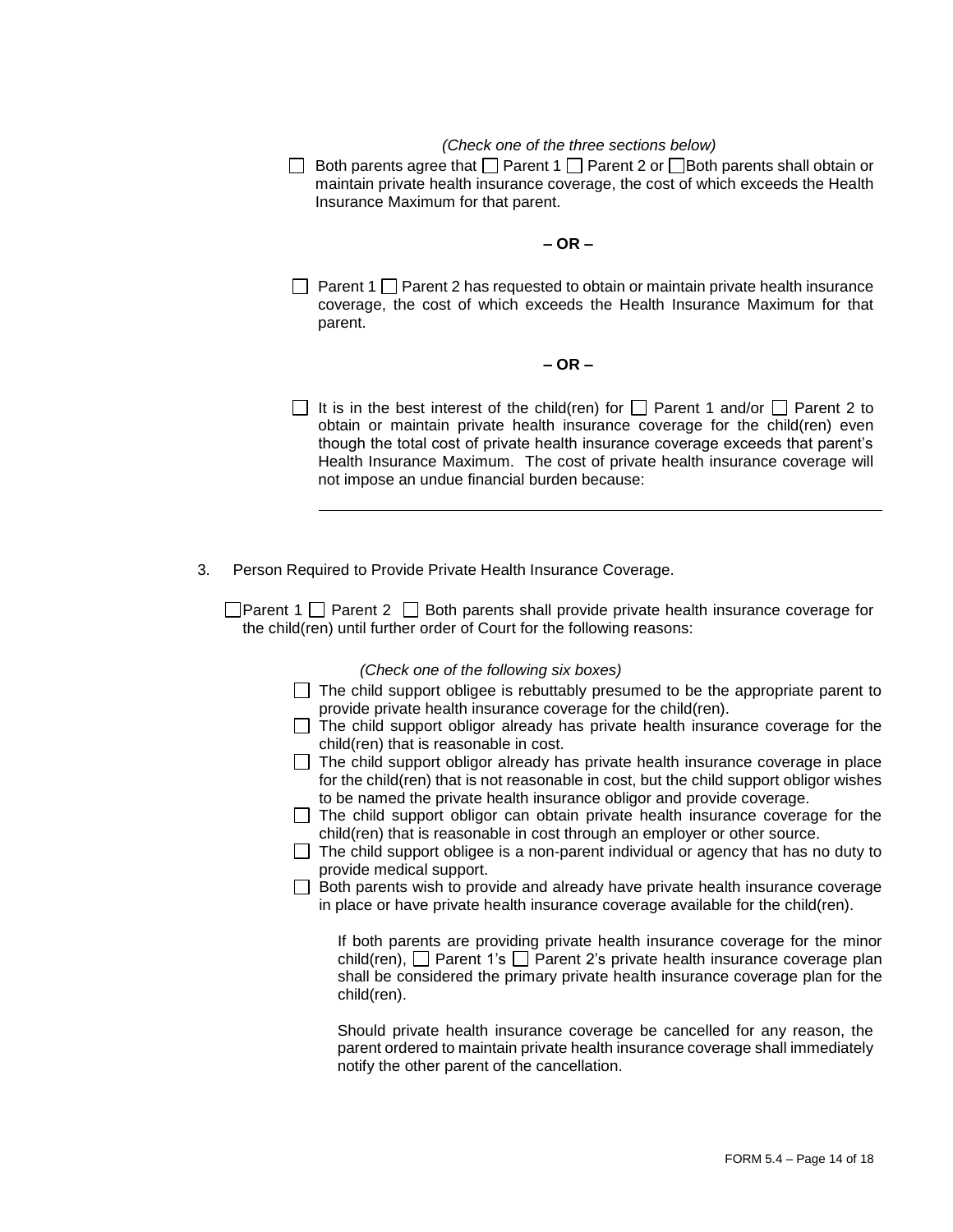#### C. Health Care Coverage Requirements

Within thirty (30) days after the issuance of this support order, the person required to provide health care coverage for the child(ren) must provide to the other parent or to the child support obligee information regarding the benefits, limitations, and exclusions of the coverage, copies of any forms necessary to receive reimbursement, payment or other benefits under the coverage, and a copy of any necessary proof of coverage.

Within thirty (30) days after the issuance of this order, the person required to provide health care coverage for the child(ren) shall provide to the Child Support Enforcement Agency documentation that verifies health care coverage is being provided as ordered.

The individual who is designated to be reimbursed for health care expenses for the child(ren) is:

| Name:    |  |  |
|----------|--|--|
| Address: |  |  |
|          |  |  |

The person required to provide health care coverage for the child(ren) shall designate the child(ren) as covered dependent(s) under any health care coverage policy, contract, or plan.

Pursuant to R.C. 3119.32(E), the employer of the person required to provide health care coverage for the child(ren) is required to release to the other parent, any person subject to an order issued under R.C. 3109.19, or the Child Support Enforcement Agency, on written request, any necessary information on the health care coverage, including the name and address of the health plan administrator and any policy, contract, or plan number, and to otherwise comply with R.C. 3119.32 and any order or notice issued under R.C. 3119.32.

Pursuant to R.C. 3119.32(G), if the person required to obtain health care coverage for the child(ren) subject to this child support order obtains new employment, the agency shall comply with the requirements of R.C. 3119.34, which may result in the issuance of a notice requiring the new employer to take whatever action is necessary to enroll the children in private health care insurance coverage provided by the new employer, when insurance is not being provided by any other source.

## **FIFTH: CASH MEDICAL SUPPORT & CHILDREN'S HEALTH CARE EXPENSES**

A. Liability for child(ren)'s Health Care Expenses

Pursuant to R.C. 3119.30(A), both parents are liable for the health care expenses of the child(ren) who is/are not covered by private health insurance coverage.

Cash medical support is an amount paid in a child support order toward the ordinary health care expenses incurred during a calendar year. Ordinary health care expenses include copayments and deductibles, and uninsured health-related costs.

Extraordinary health care expenses are any uninsured health care expenses incurred for a child during a calendar year that exceed the total cash medical support amount owed by the parents during that year.

Each party shall have access to all health care records of the child(ren) as provided by law, or as otherwise limited in this document.

Pursuant to R.C. 3119.30(A), both parents are liable for the health care expenses of the child(ren) who is/are not covered by private health insurance coverage.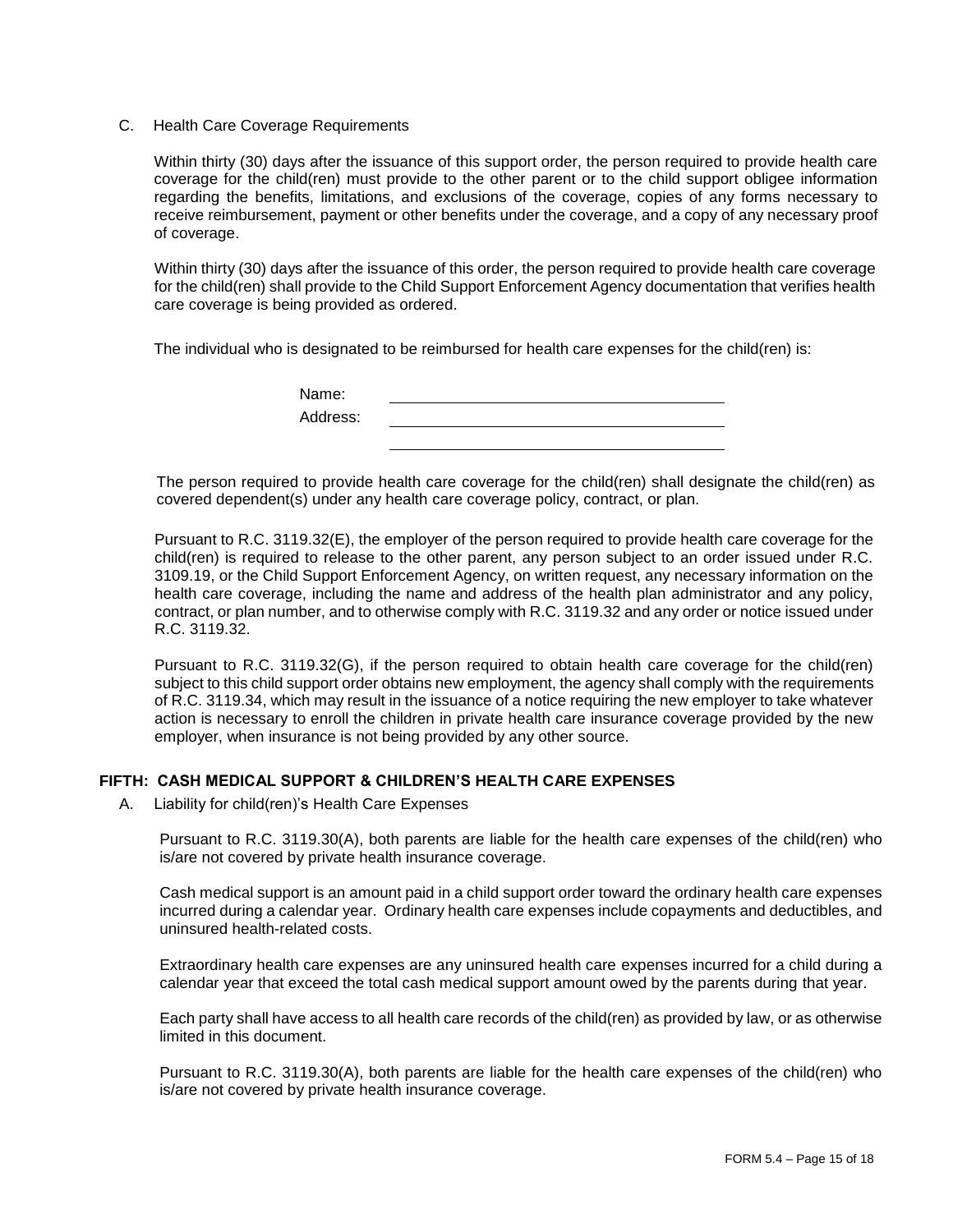Cash medical support is an amount paid in a child support order toward the ordinary health care expenses incurred during a calendar year. Ordinary health care expenses include copayments and deductibles, and uninsured health-related costs.

Extraordinary health care expenses are any uninsured health care expenses incurred for a child during a calendar year that exceed the total cash medical support amount owed by the parents during that year.

Each party shall have access to all health care records of the child(ren) as provided by law, or as otherwise limited in this document.

The term "health care expense" or "health care records" shall include, but not be limited to, medical, dental, orthodontic, optical, pharmaceutical, surgical, hospital, major medical, psychological, psychiatric, outpatient, doctor, therapy, counseling, prosthetic, and/or all other expenses/records including preventative health expenses/records related to the treatment of the human body and mind.

The parent who receives a health care bill, and/or an Explanation of Benefits (EOB), or who incurs a health care expense, shall provide the other parent the original or a copy of the bill, and/or EOB, if available, within (thirty) 30 days of the date on the bill or EOB, or a receipt, absent extraordinary circumstances. The other parent shall reimburse the parent incurring the expenses or pay directly to the health care provider, that parent's percentage share of the bill as shown in Section D below.

B. Guideline Cash Medical Support Obligation

The parents' combined **annua**l cash medical support obligation, as determined by the applicable worksheet, is \$\_\_\_\_\_\_\_\_\_\_\_\_\_\_\_\_\_\_\_\_\_\_\_\_\_\_\_\_. (*Line 23a Child Support Computation Worksheet)*

The Obligor's (pays support) guideline **annual** cash medical support obligation is \$\_\_\_\_\_\_\_\_\_\_\_\_\_\_\_\_\_\_\_\_\_\_\_\_\_. (*Line 23b Child Support Computation Worksheet*)

The Obligee's (receives support) guideline **annua**l cash medical support obligation is \$\_\_\_\_\_\_\_\_\_\_\_\_\_\_\_\_\_\_\_\_\_\_\_\_. (*Line 23b Child Support Computation Worksheet*) The Obligee's cash medical support obligation is not subject to collection by the Child Support Enforcement Agency.

C. Deviation in Cash Medical Support (if applicable)

Pursuant to R.C. 3119.22, 3119.23 and/or 3119.24, the annual guideline cash medical support obligation would be unjust and inappropriate and, therefore, not in the best interest of the minor child(ren) for the following reason(s):

 $\Box$  The same reasons referenced in this document regarding the child support deviation.

**– OR –**

 $\Box$  and the set of the set of the set of the set of the set of the set of the set of the set of the set of the set of the set of the set of the set of the set of the set of the set of the set of the set of the set of the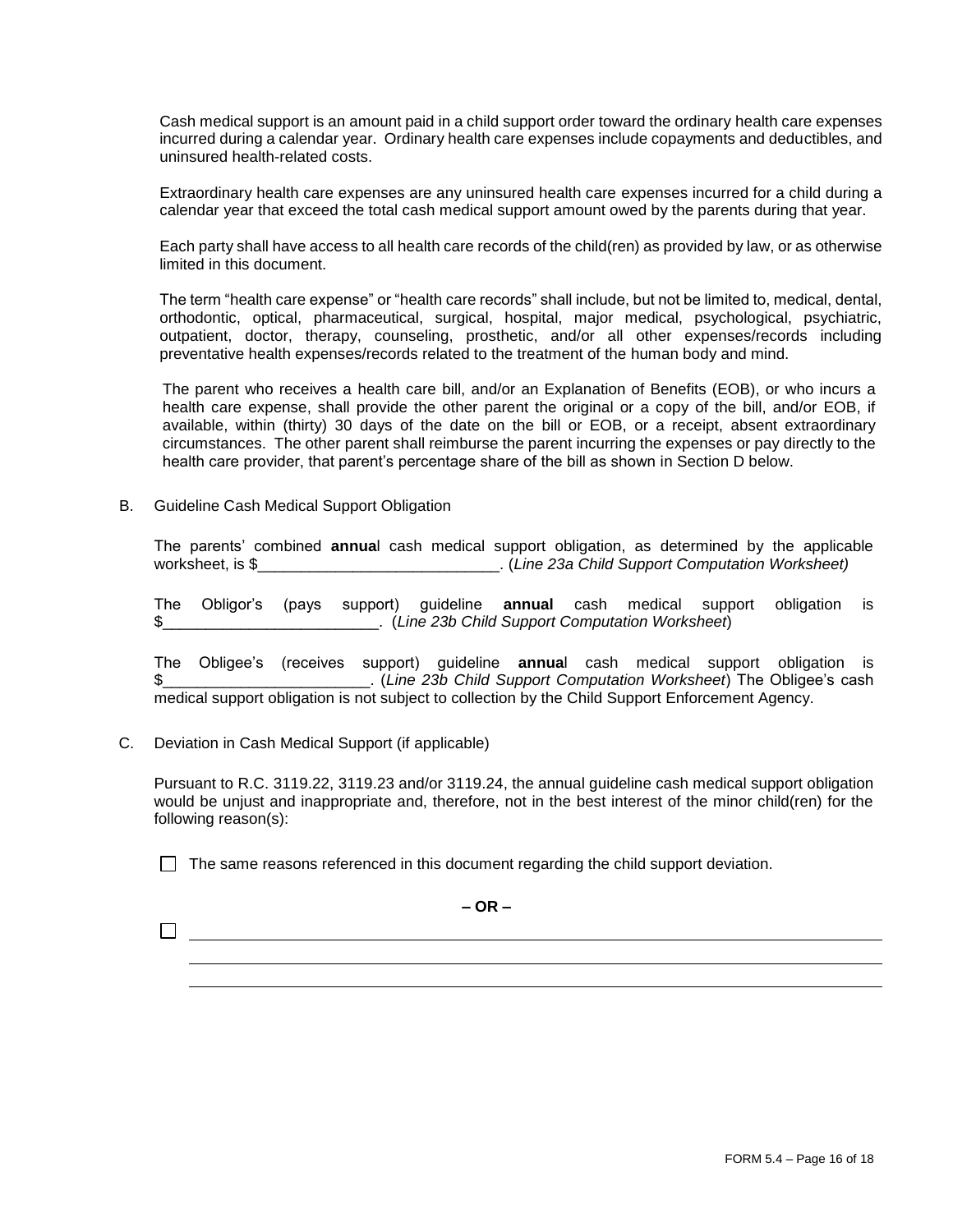D. Cash Medical Support Obligation and Division of Child(ren)'s Health Care Expenses

*(Check one of the following two boxes)*

 $\Box$ The cash medical support obligation is not deviated.

Obligor shall pay cash medical support in the amount of \$\_\_\_\_\_\_\_\_\_\_\_\_\_\_\_\_\_ per child, per month, for \_\_\_\_\_\_\_ (number) child(ren) for a total of \$\_\_\_\_\_\_\_\_\_\_\_\_\_\_, per month, plus two percent (2%) processing charge through the Child Support Enforcement Agency. (*Line 27 Sole/Shared Parenting Child Support Computation Worksheet*, or *Line 29 Split Parenting Child Support Computation Worksheet*)

Parent 1 shall pay \_\_\_\_\_\_\_% and Parent 2 shall pay \_\_\_\_\_\_% of the health care expenses incurred for a child during a calendar year that exceed \$\_\_\_\_\_\_\_\_\_\_, the parents' total combined annual cash medical support obligation, as determined by the applicable worksheet. (*Line 23a Child Support Computation Worksheet*)

#### **– OR –**

 $\Box$ The cash medical support obligation is deviated.

> Obligor shall pay cash medical support in the amount of \$\_\_\_\_\_\_\_\_\_\_\_ per child, per month, for  $\frac{1}{2}$  (number) child(ren) for a total of \$\_\_\_\_\_\_\_\_\_\_, per month, plus two percent (2%) processing charge through the Child Support Enforcement Agency. (*Line 29 Sole/Shared Parenting Child Support Computation Worksheet*, or *Line 31 Split Parenting Child Support Computation Worksheet*)

> Obligee's cash medical support obligation is deviated to \$\_\_\_\_\_\_\_\_\_\_\_\_\_\_ per month. (*Line 29, Sole/Shared Parenting Child Support Computation Worksheet* or *Line 31 Split Parenting Child Support Computation Worksheet*) Obligee's cash medical support obligation is not subject to collection by the Child Support Enforcement Agency.

> Parent 1 shall pay \_\_\_\_\_\_% and the Parent 2 shall pay \_\_\_\_\_\_% of the health care expenses incurred for a child during a calendar year that exceed \$\_\_\_\_\_\_\_\_\_\_\_\_\_\_, the parents' total combined annual deviated cash medical support obligation, as determined by the applicable worksheet. (*Line 29* amounts added together and multiplied by twelve *Sole/Shared Child Support Computation Worksheet*, *Line 31* amounts added together and multiplied by twelve *Split Parenting Child Support Computation Worksheet*)

## **SIXTH: TAX DEPENDENCY**

A.  $\Box$  Parent 1 shall be entitled to claim the following minor child(ren) as (a) dependent(s) for all tax purposes for  $\Box$  even-numbered tax years  $\Box$  odd-numbered tax years  $\Box$  all eligible tax years, so long as Plaintiff/Petitioner 1 is substantially current in any child support Parent 1 is required to pay as of December 31 of the tax year in question:

Parent 2 shall be entitled to claim the following minor child(ren) as (a) dependent(s) for all tax purposes for  $\Box$  even-numbered tax years  $\Box$  odd-numbered tax years  $\Box$  all eligible tax years, so long as Parent 2 is substantially current in any child support Defendant/Petitioner 2 is required to pay as of December 31 of the tax year in question:

B. Other orders regarding tax dependency: (*specify*)